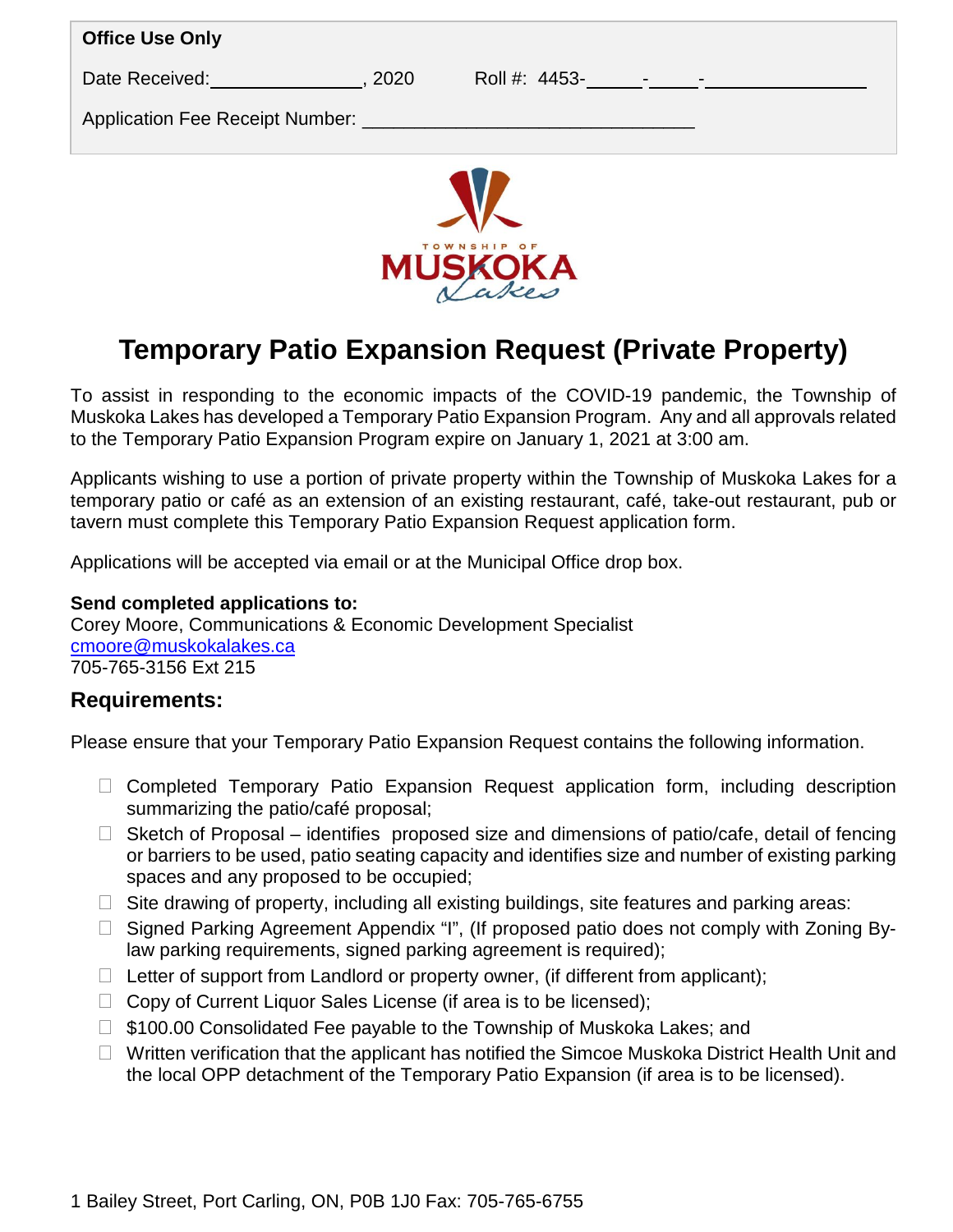### **APPLICANTS INFORMATION: □ Owner of Business □ Owner of Property**

| City: |                                  |  |
|-------|----------------------------------|--|
|       | Mobile: ________________________ |  |
|       |                                  |  |

## **REGISTERED OWNER & CONTACT INFORMATION:**

| City:   |                                  |  |
|---------|----------------------------------|--|
|         | Mobile: ________________________ |  |
| E-mail: |                                  |  |

### **LOCATION & NATURE OF TEMPORARY PATIO EXPANSION**

- $\Box$  Onsite (Private property)
- $\Box$  Patio with food and non-alcoholic beverages only
- $\Box$  Patio with food and/or alcoholic beverages

Brief Description of Project:

### **SERVICES .**

 $\overline{a}$  $\overline{a}$ 

- 
- 
- 
- ☐ Other (specify) . ☐ Other (specify) \_\_\_\_\_\_\_\_\_\_\_\_\_\_\_\_\_\_\_\_

### **Potable Water Sewage Disposal**

- ☐ Municipally owned and operated ☐ Municipally owned and operated
- ☐ Lake/River ☐ Septic Tank and Tile Field
- ☐ Well ☐ Privy Pit
	-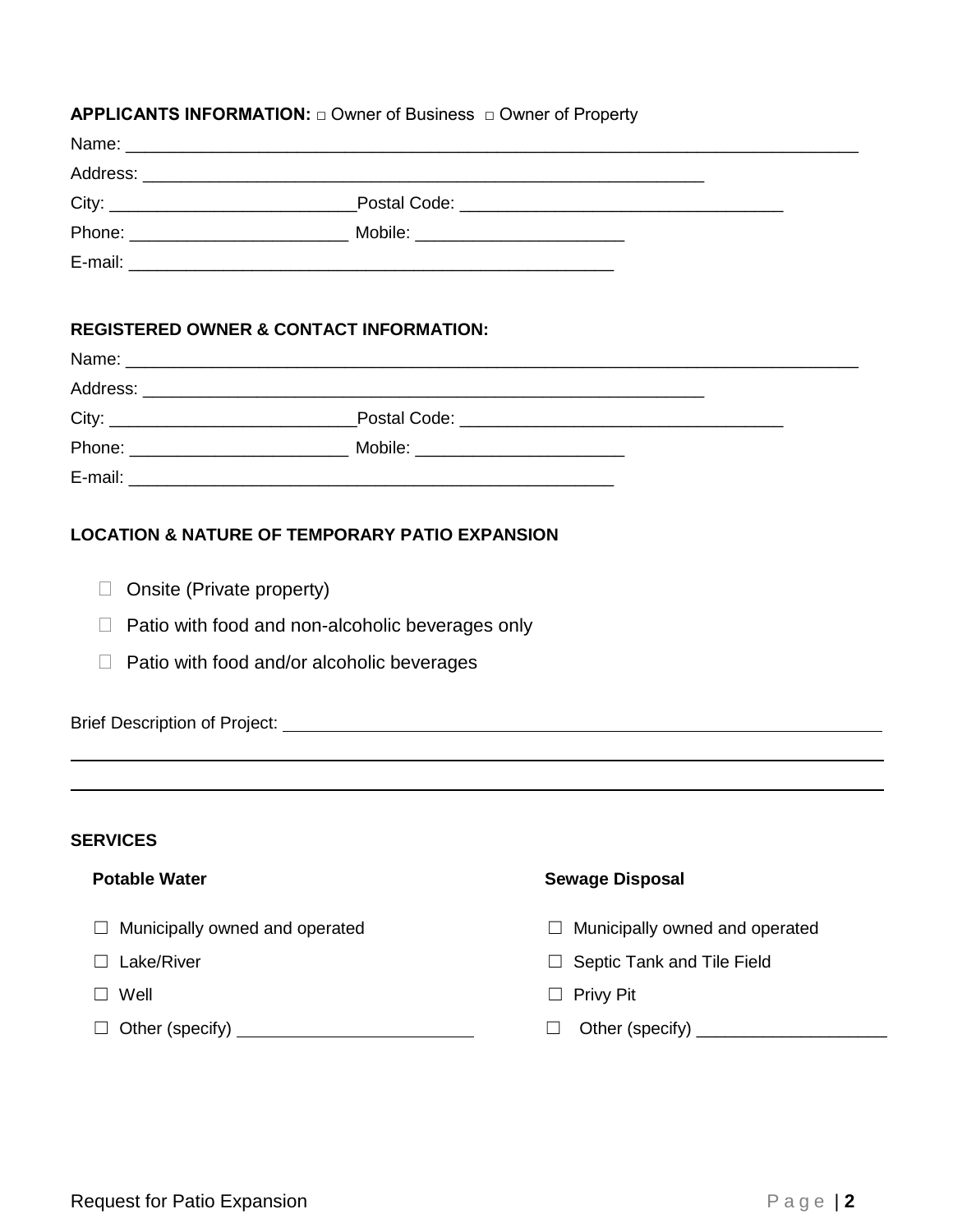## **AUTHORIZATION**

I/we hereby agree to comply with all relevant Federal, Provincial (i.e. Accessibility) and Township (i.e. Noise By-law) Legislation, including all Provincial Health Orders respecting physical distancing etc.

I/we indemnify and hold harmless the Township of Muskoka Lakes from any action, claim, damage or loss whatsoever arising from the use of the private property for a Patio/Café.

I/we hereby permit the Township and its representatives to enter upon the property during regular business hours for the purpose of performing inspections of the property.

I/we hereby understand that the Government has amended Regulation 719 under the *Liquor Licence Act* (LLA) for liquor sales licensees (e.g. licensed bars and restaurants) to temporarily extend the physical size of the existing licensed patio or to temporarily add a new licensed patio within the approved period, are authorized to do so, if the following criteria are met:

- 1. The physical extension of the premises is adjacent to the premises to which the licence to sell liquor applies;
- 2. The municipality in which the premises is situated has indicated it does not object to an extension;
- 3. The licensee is able to demonstrate sufficient control over the physical extension of the premises;
- 4. There is no condition on the liquor sales licence prohibiting a patio; and,
- 5. The capacity of any new patio, or extended patio space where the licensee has an existing licensed patio, does not exceed 1.11 square metres per person.

(Signature of Applicant(s))

\_\_\_\_\_\_\_\_\_\_\_\_\_\_\_\_\_\_\_\_\_\_\_\_\_\_\_\_\_\_\_\_\_\_\_\_\_\_

\_\_\_\_\_\_\_\_\_\_\_\_\_\_\_\_\_\_\_\_\_\_\_\_\_\_\_\_\_\_\_\_\_\_\_\_\_\_\_

\_\_\_\_\_\_\_\_\_\_\_\_\_\_\_\_\_\_\_\_\_\_\_\_\_\_\_\_\_\_\_\_\_\_\_\_\_\_\_

(Signature of Applicant(s))

(Date)

Personal Information contained on this form is collected pursuant to the Municipal Freedom of Information and Protection of Privacy Act and will be used for the purpose of administering the Temporary Patio Expansion Program. Questions or concerns about the collection, storage, use and retention of this information should be directed to the Township Clerk, 1 Bailey Street Port Carling Ontario POB 1JO, telephone at 7057653156.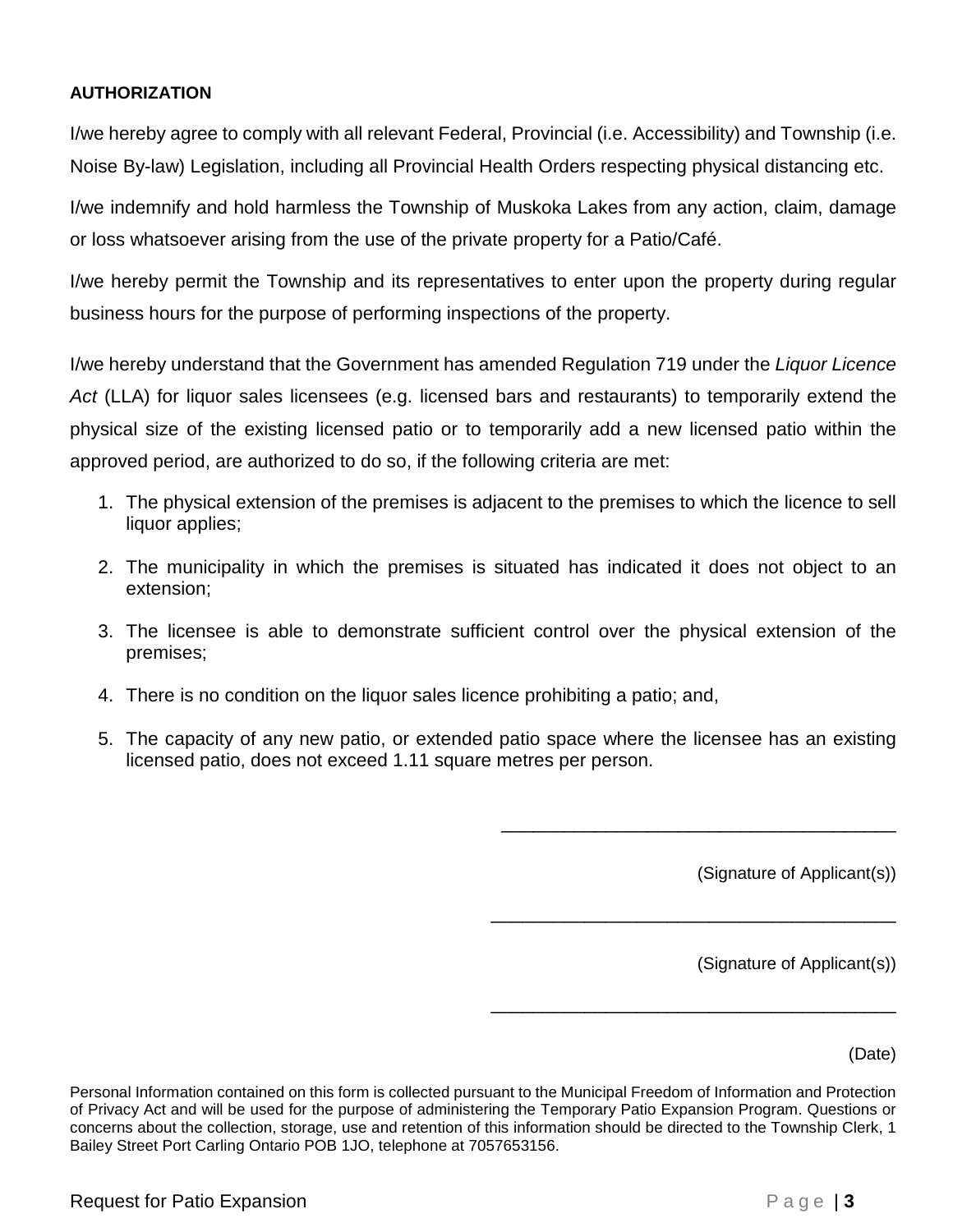| Page # | Ωt |  |
|--------|----|--|
|        |    |  |

## **THE CORPORATION OF THE TOWNSHIP OF MUSKOKA LAKES**

## **CASH-IN-LIEU OF PARKING AGREEMENT**

**THIS AGREEMENT** made in duplicate this \_\_\_\_\_\_\_\_\_\_\_\_\_\_\_\_\_\_\_ day of \_\_\_\_\_\_\_\_\_ 20 \_\_.

**BETWEEN** 

hereinafter called the "OWNER" of the first part,

- AND -

## **THE CORPORATION OF THE TOWNSHIP OF MUSKOKA LAKES,**

hereinafter called the "TOWNSHIP" of the second part.

**WHEREAS** it is intended that this agreement shall be entered into by the Parties hereto, and dealing with the establishment of parking spaces and payment by the Owner in lieu of establishing parking spaces to the Township as more particularly set out herein, and pursuant to Section 40 of the Planning Act, R.S.O. 1990,

**AND WHEREAS** the Owner has applied to the Township to:

## Expand a restaurant patio on the property(s) described on Schedule "A"

AND WHEREAS in lieu of \_\_ parking space(s) as required by Comprehensive Zoning By-law 2014-14 of the Township of Muskoka Lakes, the Owner has offered to pay and the Township has agreed to accept a sum of  $\frac{1.00}{2}$  Dollars in cash settlement thereof.

**NOW THEREFORE THIS AGREEMENT WITNESSETH** that in consideration of other good and valuable consideration and the sum of ONE------\$1.00------DOLLAR of lawful money of Canada now paid by the Township to the Owner, the receipt whereof is hereby acknowledged, the Owner promises, covenants and agrees as follows:

- 1. The OWNER shall pay to the Township of Muskoka Lakes, the sum of \$1.00 Dollars in lieu of  $\_$  parking space(s);
- 2. The OWNER agrees at the request of the Township, if deemed necessary, to erect signage that directs patrons to appropriate alternative parking locations.
- 3. The OWNER further agrees at the request of the Township, if deemed necessary, to direct staff of the restaurant operation to park off-site.
- 4. The OWNER undertakes, covenants and agrees to obtain all necessary permits as required from the Government of Ontario, the District Municipality of Muskoka and the Township of Muskoka Lakes;
- 5. This agreement shall terminate on January 1, 2021 at 12:00 am.
- 6. This agreement shall ensure to the benefit of and be binding upon the respective heirs, executors, administrators and assigns of each of the Parties hereto;